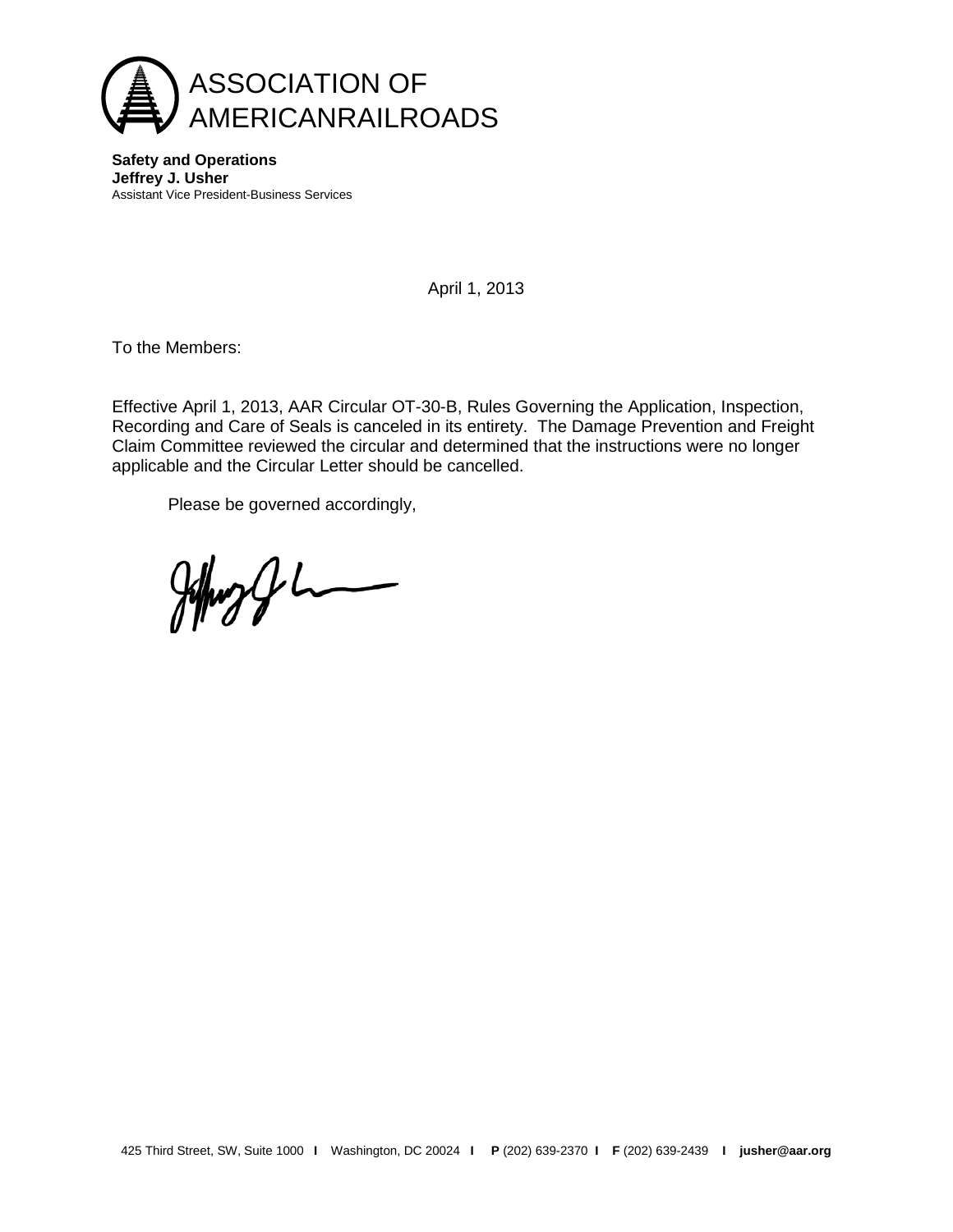

*Association of American Railroads Safety and Operations* • *Business Services 425 Third Street, SW* • *Washington, D.C. 20024*

# CIRCULAR NO. OT-30-B

**IN EFFECT AS OF JUNE 1, 1983**

# **RULES GOVERNING THE APPLICATION, INSPECTION, RECORDING AND CARE OF SEALS**

## 1 DEFINITION OF A SEAL

"Seal." A device applied to car, trailer or container door fastenings which, independent of any other evidence, shows that the car, trailer or container door fastening to which applied has not been tampered with between the time of placing seal and the time of breaking seal. A seal should be capable of being readily and perfectly applied to any and all forms of car – trailers – container door fastenings in common use, regardless of conditions of weather or time of day; should be of a nature to show at a glance if imperfectly applied; should be of sufficient strengthen when applied to preclude unintentional breaking, and if tampered with should not b possible of manipulation so as to be left apparently intact; should be simple in constriction, yet difficult to counterfeit, and show distinctly and legible the name or initials of carrier, shipper or others applying seal and consecutive number or other marks to enable the ascertainment of the point where applied.

## 2 APPLICATION AND REMOVE OF SEALS

Seals may be applied and removed by:

- a. Authorized representatives of carriers.
- b. Authorized State or National Government Agencies or other persons acting under authorized arrangements.

# 3 CARS, TRAILERS AND CONTAINERS WHICH MUST BE SEALED:

- 1 Cars with doors cleated open for ventilation.
- 2 Cars containing coal, coke, or other low-grade commodities when doorway barricade prevents closing of doors.
- 3 Cars which may be exempted by special arrangements.
	- b. All end doors must be securely fastened inside or sealed at time of loading.
	- c. All door openings of loaded trailers and containers moving in trailer-flatcar service.

# 4 SEALS MUST BE APPLIED:

- a. As soon as car, trailer or container has been loaded.
- b. To loaded trailers or containers when received at railroad facility unsealed.
- c. As soon as inspection of freight has been made by authorized State or National Governmental Agencies or other persons acting under authorized arrangements, to remove seals for inspection or for other purposes.
- d. Whenever necessary to protect freight which is being loaded or unloaded.
- e. To cars, trailers or containers opened en route, immediately after freight has been loaded or unloaded except when made empty.
- f. To cars opened or picked up at non-agency stations, at the first agency station where train stops; except cars will be sealed before being moved when conductors are supplied with seals.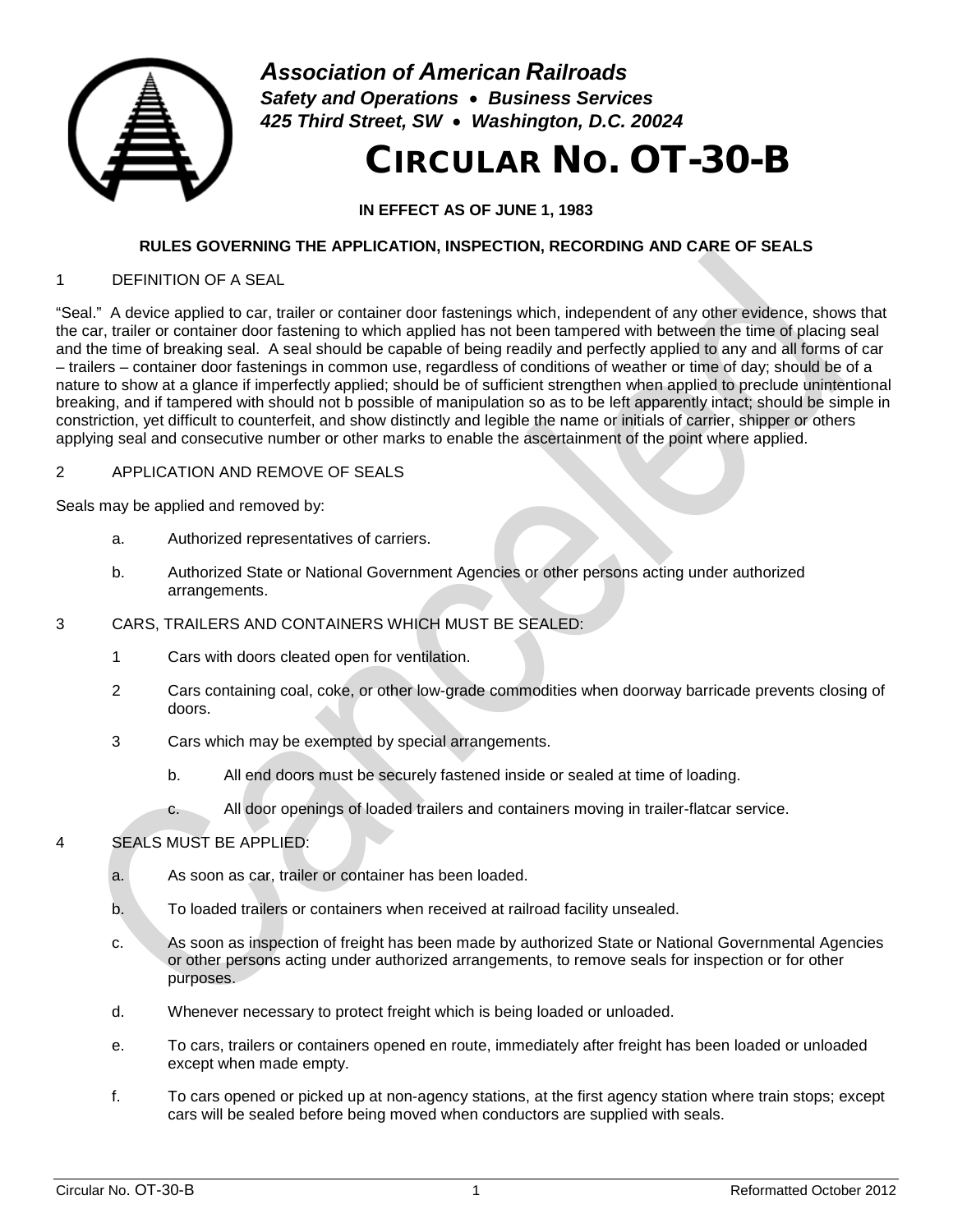- g. Immediately after imperfect sealing is detected or after being opened in error by an employee (see Note  $1$ ).
- h. So that doors cannot be opened without breaking the seals. Seal number must be exposed and readable.
- 5. INFORMATION WHICH A SEAL MUST SHOW:
	- a. Name or initials of carriers, shippers or others applying seals.
	- b. Lettering specified for U.S. Government seals.
	- c. Consecutive number or other marks designating the point of application. (Seals furnished by shippers must confirm to the foregoing and be of a type approved by carriers.)
- 6. RECORDS OF SEALS MUST SHOW:
	- a. Number, including prefix or suffix or designating marks, name or initials of carrier, shipper, State or National Governmental Agencies, or others applying seals.
	- b. Facts pertaining to imperfect seals (see [Note 1\)](#page-3-0).
	- c. Time (date and hour) record was obtained.
	- d. The number of train in which car, trailer or container was received or forwarded, or the name of connection to which delivered or from which received.
	- e. Inside security of unsealed doors at loading or transfer point or at destination.

#### 7. SEAL RECORDS MUST BE MADE:

- a. At the time seals are applied or removed.
- b. At the time a car for delivery to or receipt from a connecting line is placed on an interchange track.
- c. Upon delivery of car, trailer or container at destination.
- d. At the time a car is removed from a private or industry track.
- e. At the time a trailer or container is received at a railroad facility.
- f. At the time imperfect sealing is detected at any point (see [Note 1\)](#page-3-0).
- g. When a seal is changed on a car, trailer or container requiring "Explosives A" placards while en route or before delivery to a consignee, a record of the change must be made showing the following information:

| (Railroads)                                  | (Place) | (Date) |  |
|----------------------------------------------|---------|--------|--|
| Number or description of seal broken         |         |        |  |
| Number or description of seal used to reseal |         |        |  |
| Reason for opening                           |         |        |  |
| Condition of load                            |         |        |  |
| Name and occupation of person opening        |         |        |  |

This record must be shown on or attached to the waybill or other form or memorandum which must accompany car, trailer or container to destination. For a partial tariff reference, see Section 174.114 of the BOE-6000 Series Tariff.